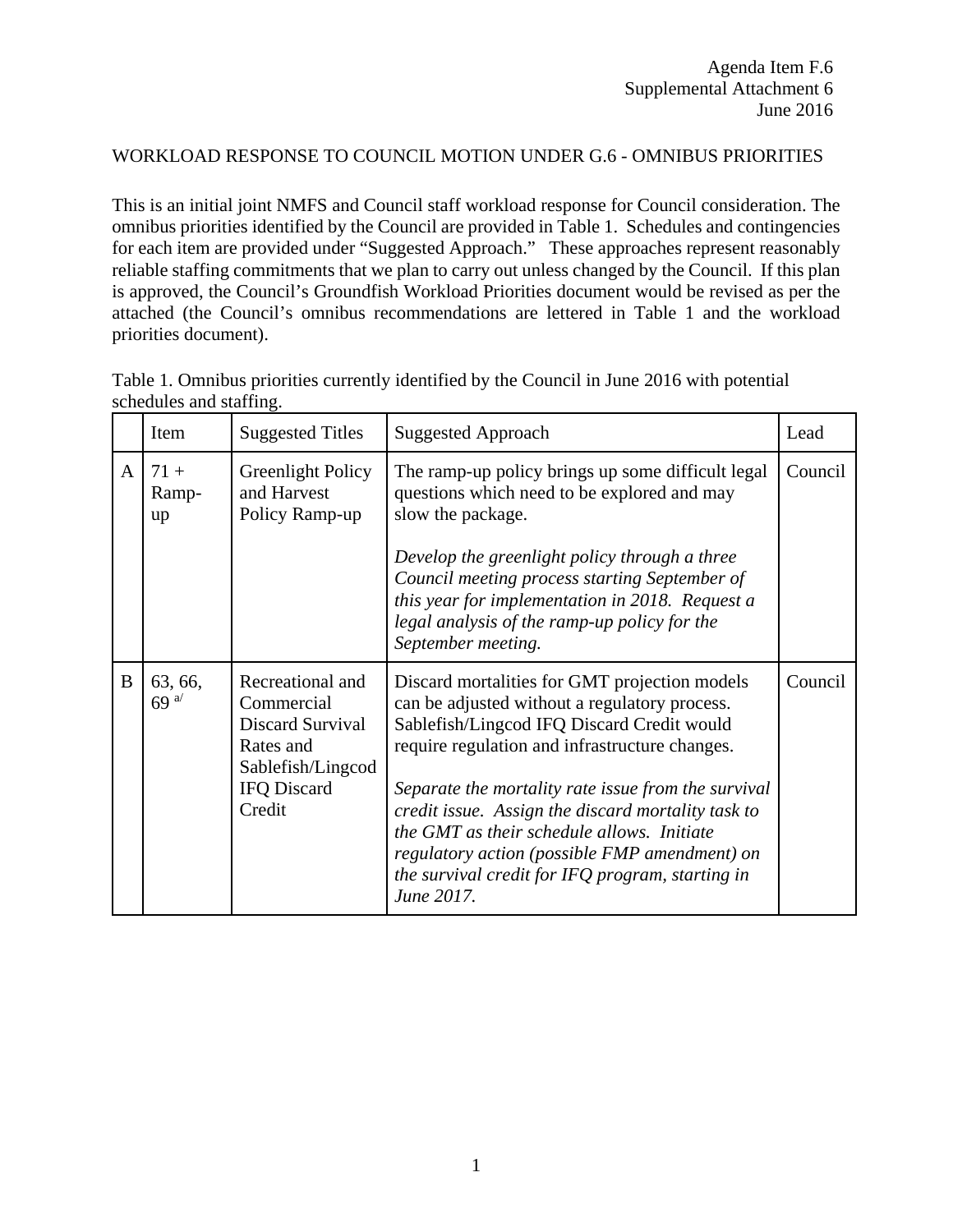|              | Item             | <b>Suggested Titles</b>                                                                                                          | <b>Suggested Approach</b><br>Lead                                                                                                                                                                                                                                                                                                                                                                                                                                                                                                                                                                                                     |             |
|--------------|------------------|----------------------------------------------------------------------------------------------------------------------------------|---------------------------------------------------------------------------------------------------------------------------------------------------------------------------------------------------------------------------------------------------------------------------------------------------------------------------------------------------------------------------------------------------------------------------------------------------------------------------------------------------------------------------------------------------------------------------------------------------------------------------------------|-------------|
| $\mathsf{C}$ | 57, 58,<br>59 b/ | Year-Round<br>Coastwide<br>Nonwhiting<br>Midwater Trawl<br>Fishery                                                               | The salmon biop needs to be completed before<br>this action is taken, and data collection will likely<br>be required before a regulatory change is<br>implemented, as previously indicated by NMFS<br>(see item #12 in Agenda Item D.1.a, NMFS<br>Report 3, June 2015).<br>Consider an out-of-cycle EFP at the June and<br>September 2017 meetings for issuance by NMFS<br>mid-year in 2018.                                                                                                                                                                                                                                          | <b>NMFS</b> |
| D            | 54, 55 °         | <b>Allow Between</b><br><b>Trawl Sector</b><br>Trading of Quota<br>Pounds (all quota<br>species except<br>whiting)               | NMFS approval by June of an odd numbered year<br>would be required to implement the change for<br>the following biennial management period.<br>Scope this in September 2016 for additional<br>clarity with further Council process starting in<br>June 2017, completion of the Council process in<br>the fall of 2018, and NMFS approval by June<br>2019 in time for the 2021-2022 biennium.                                                                                                                                                                                                                                          | <b>TBD</b>  |
| E            | 47, 60 $d/$      | Multi-year<br>Average Catch<br>Policy and<br>Resolution of<br>Long-term Non-<br><b>Whiting Surplus</b><br>Carryover<br>Provision | The new draft National Standard One guidelines<br>include adjustments that may allow consideration<br>of the multi-year approach. Work should wait<br>until final guidelines are published. NMFS<br>approval in the first half of an odd numbered year<br>would be required to implement the change for<br>the following biennial management period.<br>No action at this time. Schedule once National<br>Standard Guidelines are approved. Tentatively<br>schedule the start of the Council process for June<br>2017 with completion in the fall of 2018. Earliest<br>implementation would be for the 2021-2022<br>management cycle. | <b>TBD</b>  |

a/ The items that have been combined are: Discard Survival Credit for Lingcod and Sablefish (specific to IFQ); Discard Mortality Rates for Commercial Nearshore Fisheries; and Discard Mortality Rates for the Recreational Fisheries

b/ The items that have been combined are: Year Round Whiting Season and Other Season Date Modifications; Remove Certain Midwater Area-Management Restrictions; and Remove Certain Restrictions on Trawl Gear Configuration (Gear Regs Update II).

c/ The items that have been combined are: Allow Between Sector Transfer of Unneeded Overfished Species; and Allow Between Sector Transfer of Rockfish from IFQ to MS

d/ The items that have been combined are: Analysis of a Multi-Year Average Catch Policy; Resolve Long-term Non-Whiting Surplus Carryover Provision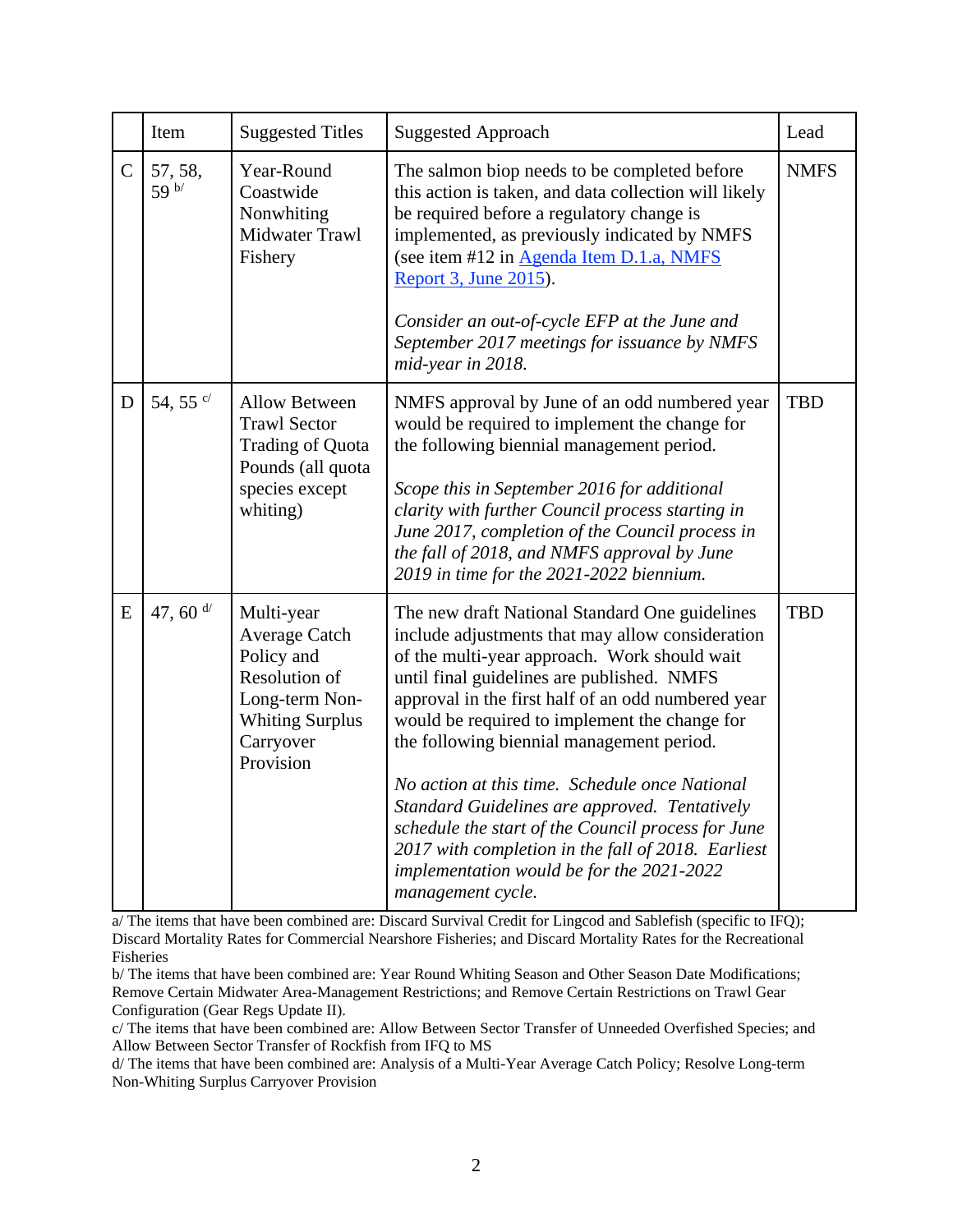## **Clarifications:**

Item B (63, 66, 69): The GAP recommended that item 50 (New Dressed to Round Conversion Factors for Sablefish) be combined with item 63. The Council did not specifically mention item 50, therefore it is assumed that this is not part of the new package that includes items 63, 66, and 69.

Item C (57, 58, 59): Staff would like to confirm its interpretation that the Council intent for item 59 is to move that item forward but remove certain topics that are within, as recommended by the GAP: "The GAP suggest eliminating the following three items from  $#59 - 1$ ) allowing targeting of whiting with non-midwater trawl gear; 2) eliminate the distinction between midwater whiting and midwater non-whiting trips; and 3) eliminate the distinction between midwater and bottom trawl gear – because conditions no longer warrant changing these distinctions due to interaction with other groundfish issues."

Item D (54, 55): Staff has interpreted this issue as applying to species except whiting but has questions about the scope of species to which this issue might apply and proposes this question be addressed at an initial scoping session in September.

Council staff also asks the Council guidance on dropping from the Groundfish Workload Priorities document that the GAP identified were no longer of interest (Table 2).

| 2016<br># | <b>Short Title</b>                                                             | <b>GAP</b> priority and<br>comments |
|-----------|--------------------------------------------------------------------------------|-------------------------------------|
| 56        | Revise Length of Time Required for the<br><b>Trawl Fleet to Retain Records</b> | Remove                              |
| 64        | Require Posting of First Receiver Site Licenses                                | Remove                              |
| 67        | <b>Commercial Gear Restriction for Targeting</b><br>Flatfish in CA             | Remove                              |

Table 2. Items the GAP Report recommended be dropped from the omnibus list.